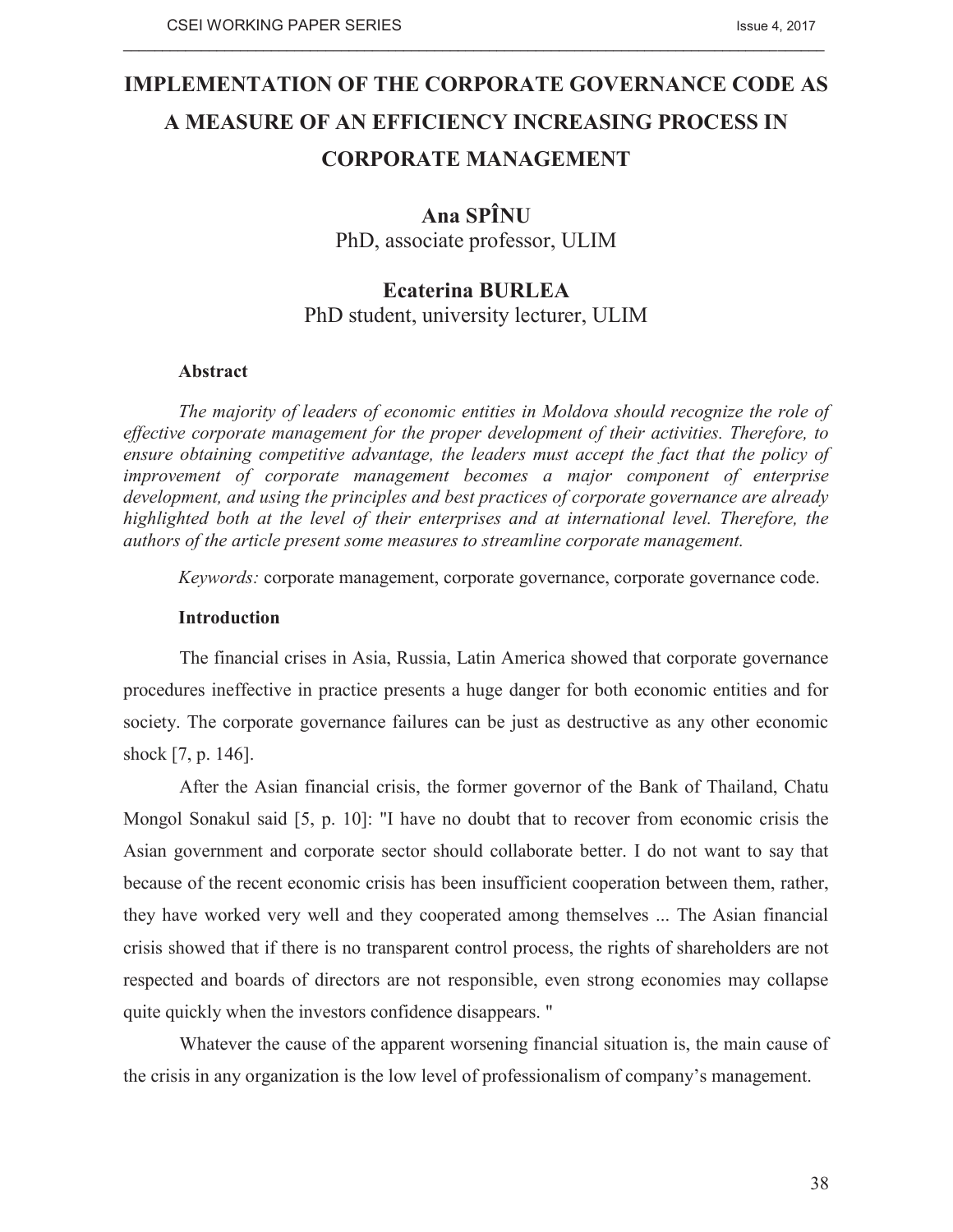Under these conditions, the authors consider that an entity and all its employees can comply with certain provisions, rights and obligations provided that they are stipulated in various laws, regulations, instructions, orders etc.

 $\_$  , and the state of the state of the state of the state of the state of the state of the state of the state of the state of the state of the state of the state of the state of the state of the state of the state of the

The authors come to the idea that the diagnosis of economic potential of an entity should be absolutely mandatory for all economic entities carrying out entrepreneurial activity within the territory of republic of Moldova (regardless of the type of activity, form of ownership, legal form).

And talking all about enterprise and at the enterprise level, the authors consider that one of the most feasible and most effective ways to ensure the effective corporate management is an appropriate diagnosis of potential economic entity. The managers of the entity can do this diagnosis or at their request, only if these managers will have the social responsibility towards both the owners and employees of the company. In turn, the enhancement of the managerial responsibility is a goal that can be achieved by developing and adapting the codes of corporate governance, among which principles is the effective management!

#### **1. The essence of corporate management**

In Republic of Moldova, the Corporate Governance Code was developed and approved since 2007 through the decision of National Commission on Securities (currently National Commission of Financial Market) which was valid only for implementation within joint stock companies. It was including provisions relating to shareholder rights; tasks of General Meeting of Shareholders, of Company's Chairman of the Board, the Executive Body; the enforcement mechanisms for protection of shareholders' rights, etc.

It is indeed the first legal document that explains in detail the "corporate", "corporate governance" concepts. According to this code, a key element to improve the economic efficiency is the proper administration of corporations; corporate management or corporate governance is the system by which a company is managed and controlled [3].

The Code of corporate governance contains principles and concrete guidelines which the persons involved in company management (executive body members, board company supervisory bodies, shareholders) should follow in mutual relations.

The Principles were developed as the best national and international practice situations and represent a set of standards of governance to guide the company's management and shareholders for the implementation of general principles of efficient management within a company.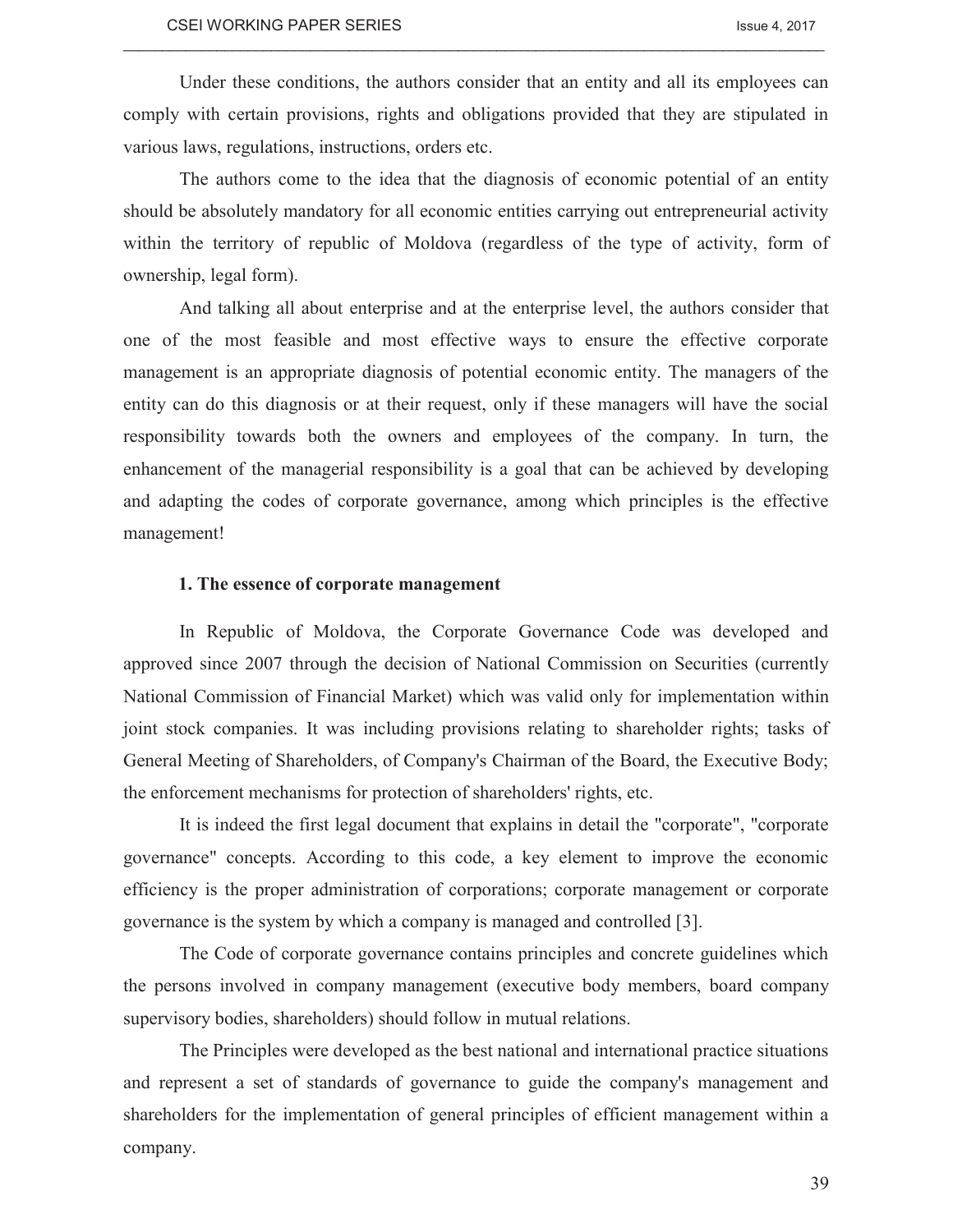It should be mentioned that on 04.03.2016 the Corporate Governance Code as described above is repealed because a new Code of Corporate Governance entered into force, approved by the National Commission of Financial Market on 24.12.2015 [2].

 $\_$  , and the state of the state of the state of the state of the state of the state of the state of the state of the state of the state of the state of the state of the state of the state of the state of the state of the

Under this Code, the corporate governance involves a set of relationships between council of Joint Stock Company (hereinafter - Company), the executive body, shareholders and other interested parties (Stakeholders), namely the employees, partners, creditors of the company, local authorities etc. [2]. However, this code comes to list and explain more detailed all the rights and obligations of the General Meeting of Shareholders, to the Board company executive.

The novelty of the new corporate governance code recommendation is to establish a corporate secretary who would contribute to the interaction between shareholders and governing bodies of the company in the context of corporate governance.

Another novelty of it consists in the obligation of public interest entities (an entity that is of particular importance to the public because of the domain (type) of activity and that is a financial institution, an undertaking for collective investment in transferable securities, an insurance company, a non-state pension fund, a company whose shares are listed on the stock exchange [4]) to comply with its provisions for 6 months from the date of entry into force (which was not foreseen in the previous code); but for other joint stock companies the compliance is voluntary [2].

Nevertheless the corporate governance has emerged as a result of numerous failures in the private sector in a short time, which led to loss of investor confidence in the ability of managers to lead and manage large corporations or public institutions; or in the case of Moldova – as a necessity to reform and privatization of property, adoption of the Code of corporate governance and corporate management implementation should not be limited to joint stock companies.

The effective corporate management is the activity of the entity management throughout the lifecycle, by: planning, implementing, controlling, reporting able to generate expected effects and results. Corporate management, if implemented offers to economic entity and its founders offers a range of economic benefits (Figure 1).

40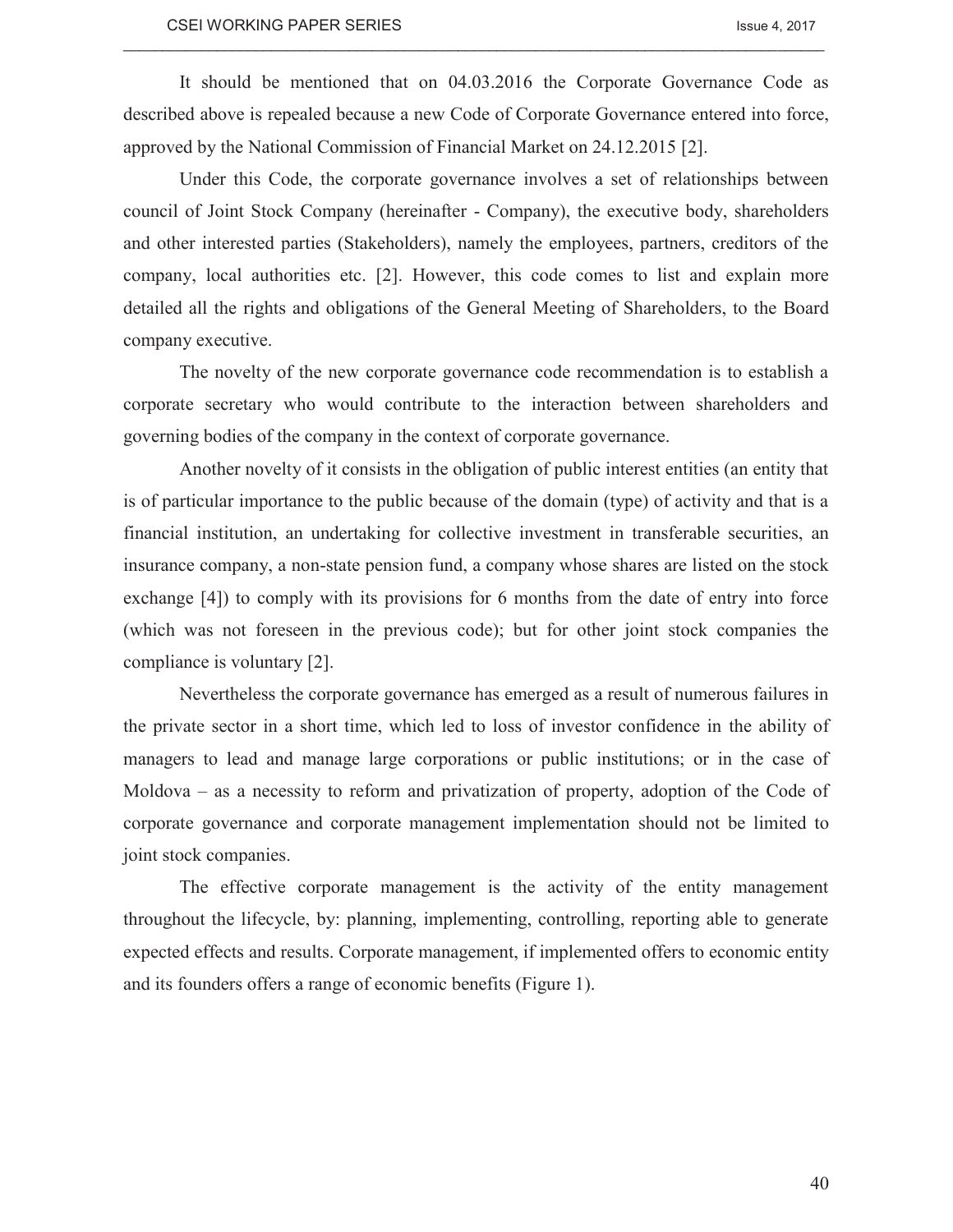

 $\_$  , and the state of the state of the state of the state of the state of the state of the state of the state of the state of the state of the state of the state of the state of the state of the state of the state of the

**Figure 1. The necessity of corporate management** 

*Source*: elaborated by author

Therefore, arises the question: do the economic entities, with legal organizational forms different from joint stock companies, need to plan, implement, control, reporting in its work? Do they need to generate the expected results? Do they need the many advantages that the corporate management offer? They can not pretend or not need to implement corporate management?

Moreover, considering the fact that the Republic of Moldova, most entities have legal form other than joint stock company - only 4596 from 170 703 entities registered in Moldova on 01.06.2016 (table 1), increases considerably the need to improve the management of these entities.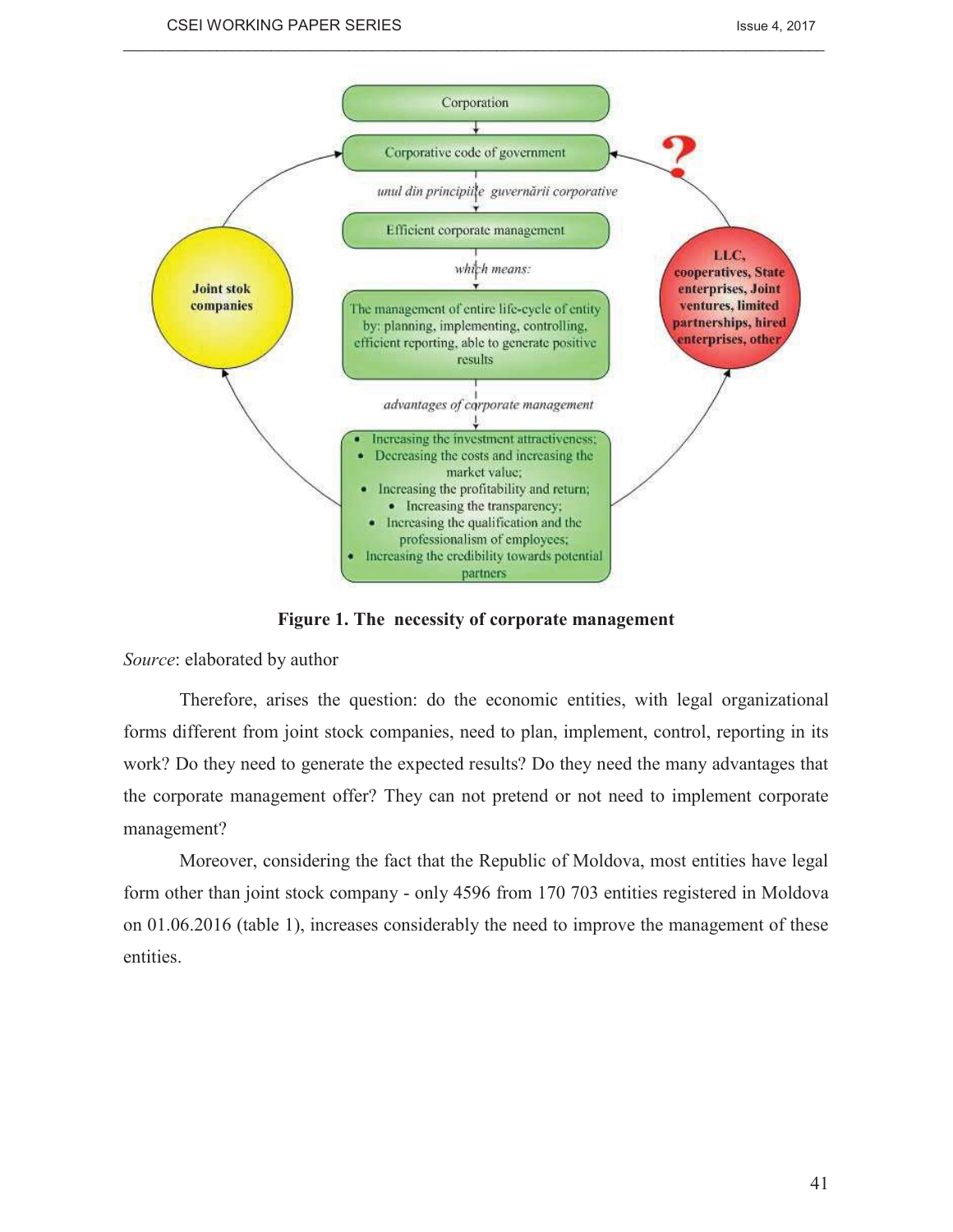| Table 1. Juridical persons and individual entrepreneurs on 01.06.2016 in Republic of |
|--------------------------------------------------------------------------------------|
| <b>Moldova</b>                                                                       |

 $\_$  , and the state of the state of the state of the state of the state of the state of the state of the state of the state of the state of the state of the state of the state of the state of the state of the state of the

| $Nr$ .       | <b>Legal Organizational form</b>                | <b>Number</b> | <i>Share</i> $(\%)$ |
|--------------|-------------------------------------------------|---------------|---------------------|
| 1.           | Limited liability companies                     | 93673         | 54,87               |
| 2.           | Individual Entrepreneurs                        | 61877         | 36,25               |
| 3.           | <b>Joint Stock Companies</b>                    | 4596          | 2,69                |
| 4.           | Cooperatives                                    | 3945          | 2,31                |
| 5.           | Non-commercial organizations                    | 1878          | 1,10                |
| 6.           | State enterprises                               | 1566          | 0,92                |
| 7.           | Other (limited partnership, rented enterprises) | 3168          | 1,86                |
| <b>TOTAL</b> |                                                 | 170703        | 100                 |

*Source*: elaborated by author based on bibliographic resource 9.

The structure of economic entities in Moldova, according to legal form is shown in Figure 2:



**Figure 2. The structure of economic entities in Moldova, according to legal organizational form, at 01.06.2016** 

*Source*: elaborated by the author based bibliographic resource 9.

From Table 1 and Figure 2 is clearly seen the fact that that joint stock companies in Moldova at 06.01.2016 are only 4596, which means 2.69% of all economic entities in the country. If we keep the position that the corporate management should apply only for JSCs, what follows? The state is showing a considerable care to these entities: drafting the Code of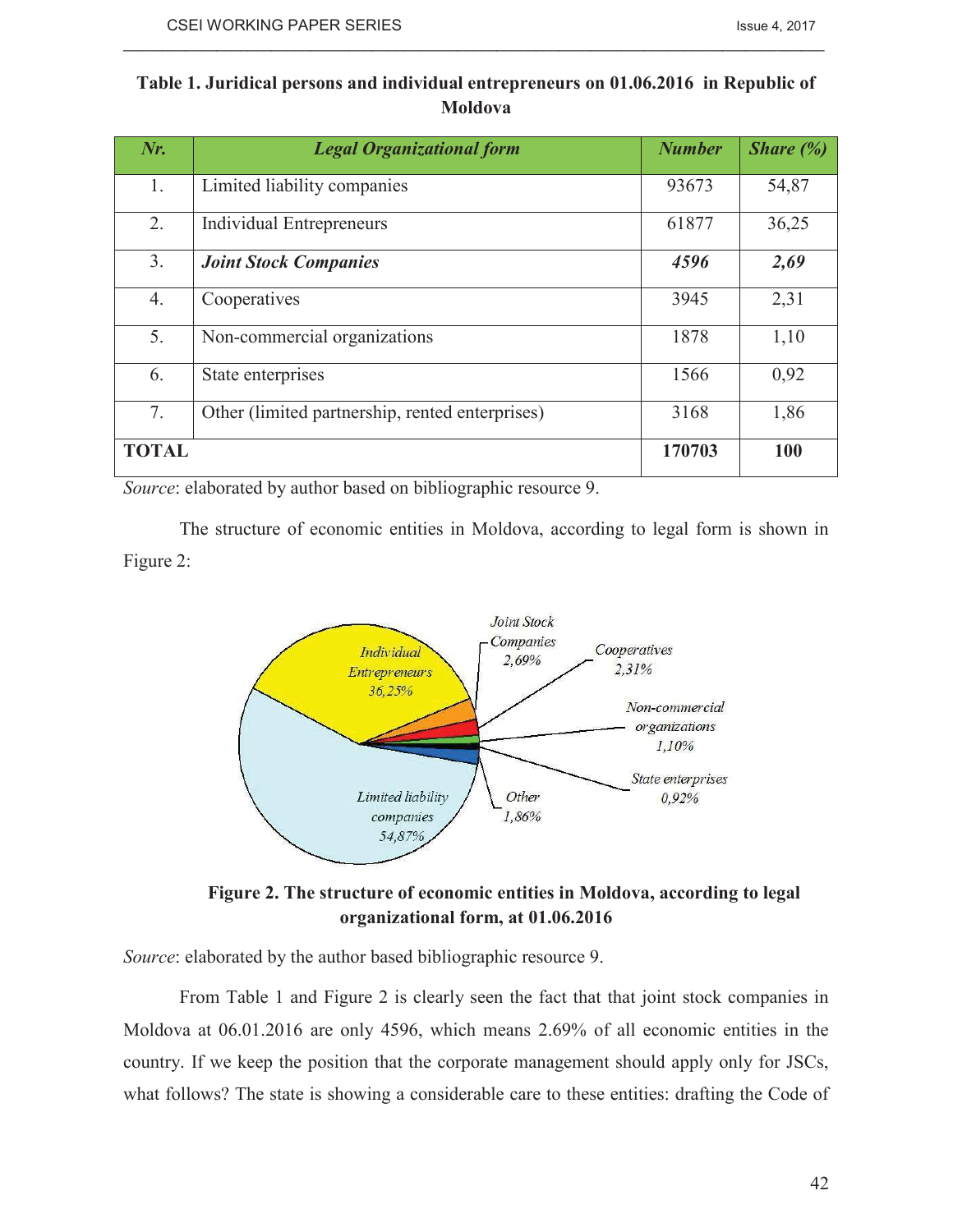corporate governance, by it imposing the implementation of an effective corporate management. But what about the other economic entities?

 $\_$  , and the state of the state of the state of the state of the state of the state of the state of the state of the state of the state of the state of the state of the state of the state of the state of the state of the

The authors consider that, regardless of the legal form of the economic entity, its size, whether it is formed by association members, the implementation of corporate management by adopting a corporate governance code is required.

And though it may seem rhetorical question: is the Code of corporate governance for small and medium businesses, LLC and cooperative companies applicable?, the answer would be affirmative, according to the author, this code has the right to exist.

Once approved the first Code of Corporate Governance (UK), many countries of the world in order to streamline the management within entities have resorted to develop their corporate governance codes.



The dynamics approval of corporate governance codes is shown in Figure 3:

**Figure 3. Dynamics of corporate governance codes (several country-level)** 

*Source*: elaborated by the author, based on 10 bibliographic source.

Until now, only 50 public interest entities in Moldova have approved their own codes of corporate governance (of which – 11 are commercial banks).

How it could be observed, namely commercial banks are the most disciplined adherent to the Code of Corporate Governance. In April 2010, the National Bank of Moldova (NBM) has imposed the mandatory development and compliance with the Code trough a special document - Regulation on the control system of banks. Of the 11 functioning banks, there is no one who does not respect the principles of the mentioned regulation [6].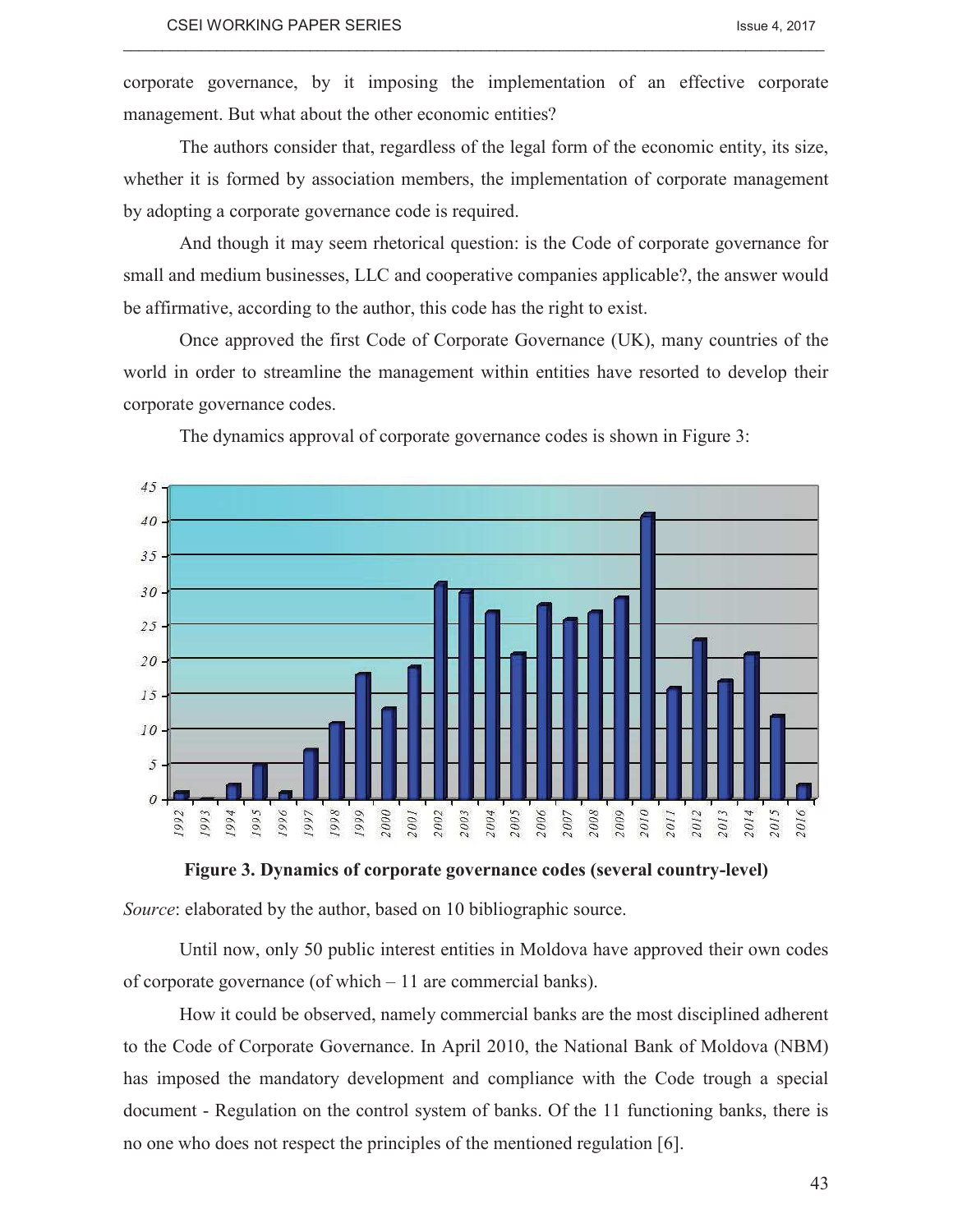At one point, Moldovan banks have felt the need for a more efficient management to stay active and be competitive in the local market. Corporate governance code allows them to clearly delineate responsibilities in banks, to devise development strategies and internal risk management policy, which guarantees the financial stability and will enhance market competitiveness [6]. The financial stability is the state in which the economic mechanisms of price formation, evaluation, and financial risk management division, works well enough to help increase economic performance.

 $\_$  , and the state of the state of the state of the state of the state of the state of the state of the state of the state of the state of the state of the state of the state of the state of the state of the state of the

The corporate governance code includes a set of rules and principles that lead those involved in management, strategic planning and actions of the economic entity, but one of the basic principles thereof, the otherwise responsible for increasing the profitability and return of economic entity, is the principle of effective corporate management.

According to the new code of corporate governance, which entered into force on 03.04.2016, absolutely all economic entities of public interest, in accordance with its provisions should comply with its rules for 6 months, from the date of entry into force, hence the scope of this provision fall entities that are of particular importance due to the public domain (type) of its activity:

- $\blacksquare$  financial institution,
- an undertaking for collective investment in transferable securities
- $\blacksquare$  insurance company,
- $\blacksquare$  a state pension fund,
- company whose shares are listed on the stock exchange.

### **2. The importance of developing codes of corporate governance**

The importance of developing codes of corporate governance is illustrated by the fact that in Moldova annually starting up thousands of business entities, which unfortunately, that largely are subjected to bankruptcy because of mismanagement. Figure 4 shows the dynamic registration and cancelation of enterprises to / from the State Registry for the period 2000 - I quarter of 2016: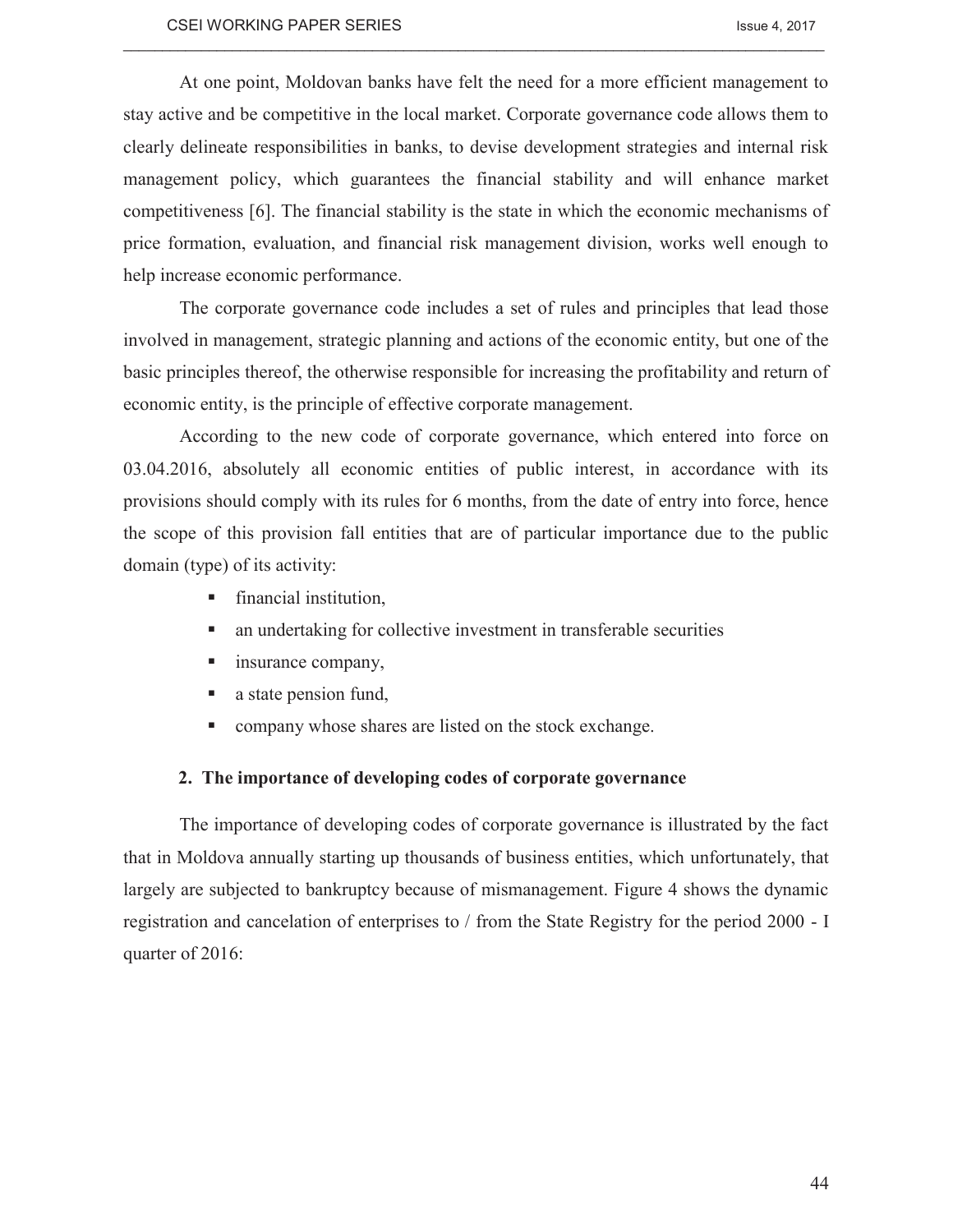

 $\_$  , and the state of the state of the state of the state of the state of the state of the state of the state of the state of the state of the state of the state of the state of the state of the state of the state of the

**Figure 4. The dynamic registration and cancelation of enterprises to / from the State Registry for 2000 - I quarter of 2016** 

*Source*: elaborated by the author, based on source 9.

Data analysis shown in Figure 4 demonstrates an increase in the rate of registration of enterprises from 2000 to 2007, while since 2008 the situation changed suddenly registering a decrease of number of registered entities. For example, only in 2007 were registered 11,480 enterprises in the State Register, while in 2015 only 5985 (which means that the number of registered companies decreased by roughly half of that year). Another situation that is close to ring the alarm is the increasing number of companies removed from the State Register. This is more noticeable for 2015: when 5985 enterprises were registered and 3905 were removed. A situation even tougher is viewed for the first quarter of 2016 when 1586 enterprises were registered and 1209 enterprises were removed.

Another argument for developing the Code of corporate governance by including in it the principle of "effective management" is illustrated by the fact that the efficient management of economic entities depends on the fate of their employees. And if we refer to limited liability companies, then we talk about a number of employees 257 147 which represents 69.70% of the total number of employees in the Republic of Moldova referring to 2014 [1].

If we refer to the country level, then surely that turnover in economic entities with legal form - LLC - recorded for one year and that, on the one hand is the key indicator characterizing the efficiency of their work, and on the other - the main source of taxable income should be an index that increases arguments for emphasizing the discipline within economic entities by requiring them to carry out profitable activities under a code of corporate governance.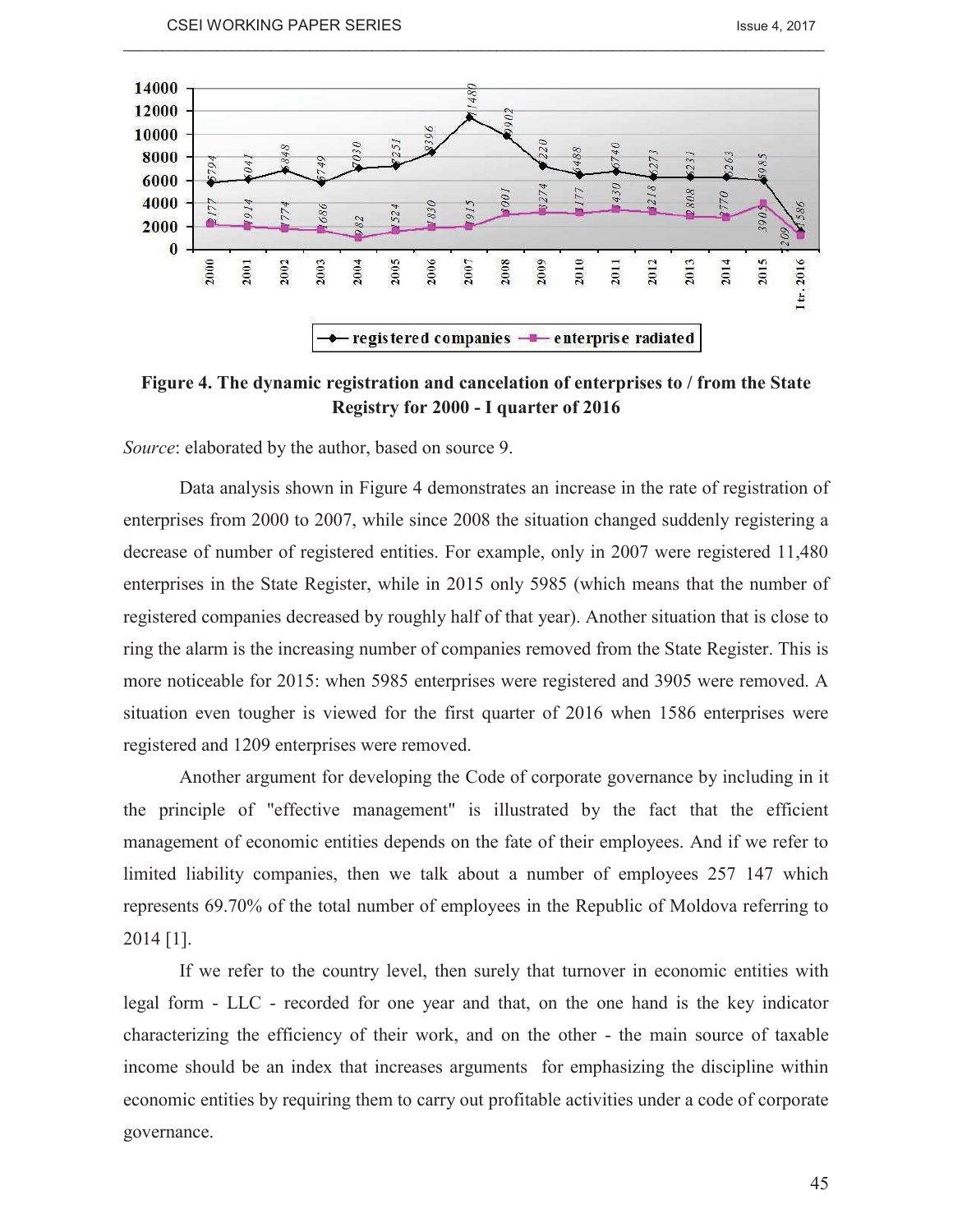By figures 5 and 6 the authors present the correlation between the number of employees and turnover according to the organizational-legal forms of economic entities practicing entrepreneurship in Moldova:

 $\_$  , and the state of the state of the state of the state of the state of the state of the state of the state of the state of the state of the state of the state of the state of the state of the state of the state of the



**Figure 5.The average number of employees in enterprises on legal forms for 2014 (persons,%)** 

*Source*: elaborated by the author, according to 7.



**Figure 6. The turnover at the enterprise level, based on legal forms for 2014 (thousand,%)** 

*Source*: elaborated by the author, according to 7.

From figures 5 and 6, it is surely obvious that the importance to be given to Limited Liabilities companies by discipline and accountability of managers is colossal because of efficient management of these entities does not depend only !!! the profit of owners (which also is quite important), but also the job security and the future of 257 147 people; and also on the efficient management of these entities depends the value of accumulated budget revenues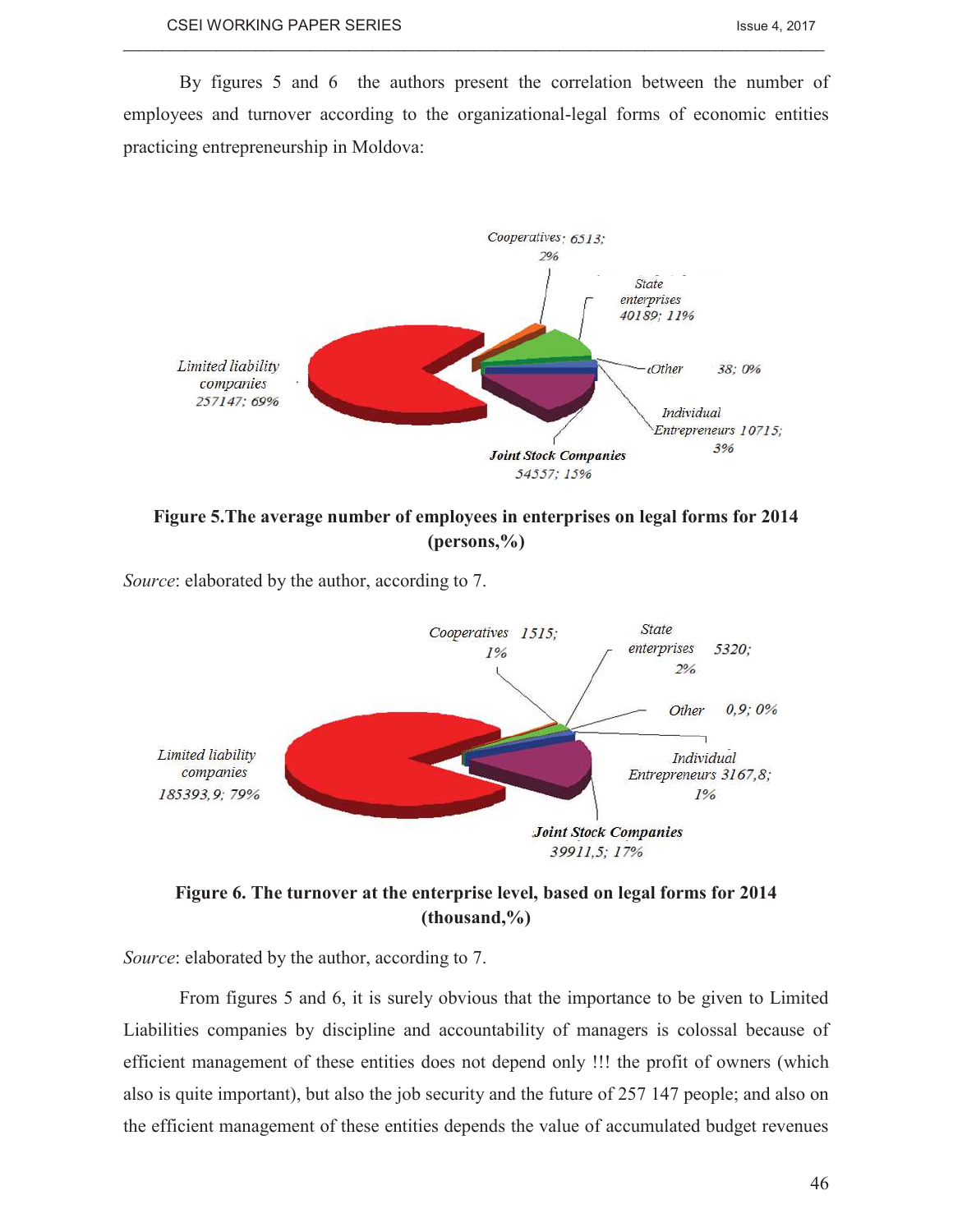through income taxes paid by them to the state budget - sources that will later serve to cover state spending. Therefore, the more empowered managers are and efficiency oriented activities they manage the more secure the jobs of employees are, the lower the unemployment rate will be, the more stately will be the prevailing income to the state budget, in the form of income taxes paid by these entities.

 $\_$  , and the state of the state of the state of the state of the state of the state of the state of the state of the state of the state of the state of the state of the state of the state of the state of the state of the

The implementation of corporate governance in the economic entities with at least 2 founders involves the following steps:

- 1. The separation of strategic management from operational. The transfer of management positions with the entity from owners to managers allows the owner to focus on broader strategic objective of its work.
- 2. The organization of the Management Board and managers. An effective corporate governance provides the incentives for board members or managers to comply with the interests of business owners. Typically, the company's financial results is severely affected by the imbalance of interest to management, because each manager tends to be responsible only for its scope of activity, without focusing on the big picture.
- 3. The introduction of financial and managerial transparency. Compiled in accordance with International Financial Reporting Standards (IFRS) financial statements of entities allow the company to "provide" financial results before the end of the fiscal year and the offer time to take measures and implement them to achieve a better result. In the absence of international financial reporting, the management of economic entities operate blindly, and the owner sees absolutely unexpected result only after completion of the managerial year.
- 4. Determining the factors of value for the company. The company managers must think like owners, so their remuneration should depend on their activities, helping to create value. The factors of company's value can be measured by key performance indicators, which include the customer retention rate, gross profit, storage costs, shipping costs, etc. While motivating other workers motivation should be linked to key performance indicators for which they are responsible.

A corporate management that is conducted effectively based on a code of corporate governance will provide the mechanism to protect the interests of all economic agents, including investors. It is obvious that such negative effects of a corporate management deficient as the theft of assets or cash flows of the entity by managers, shareholders by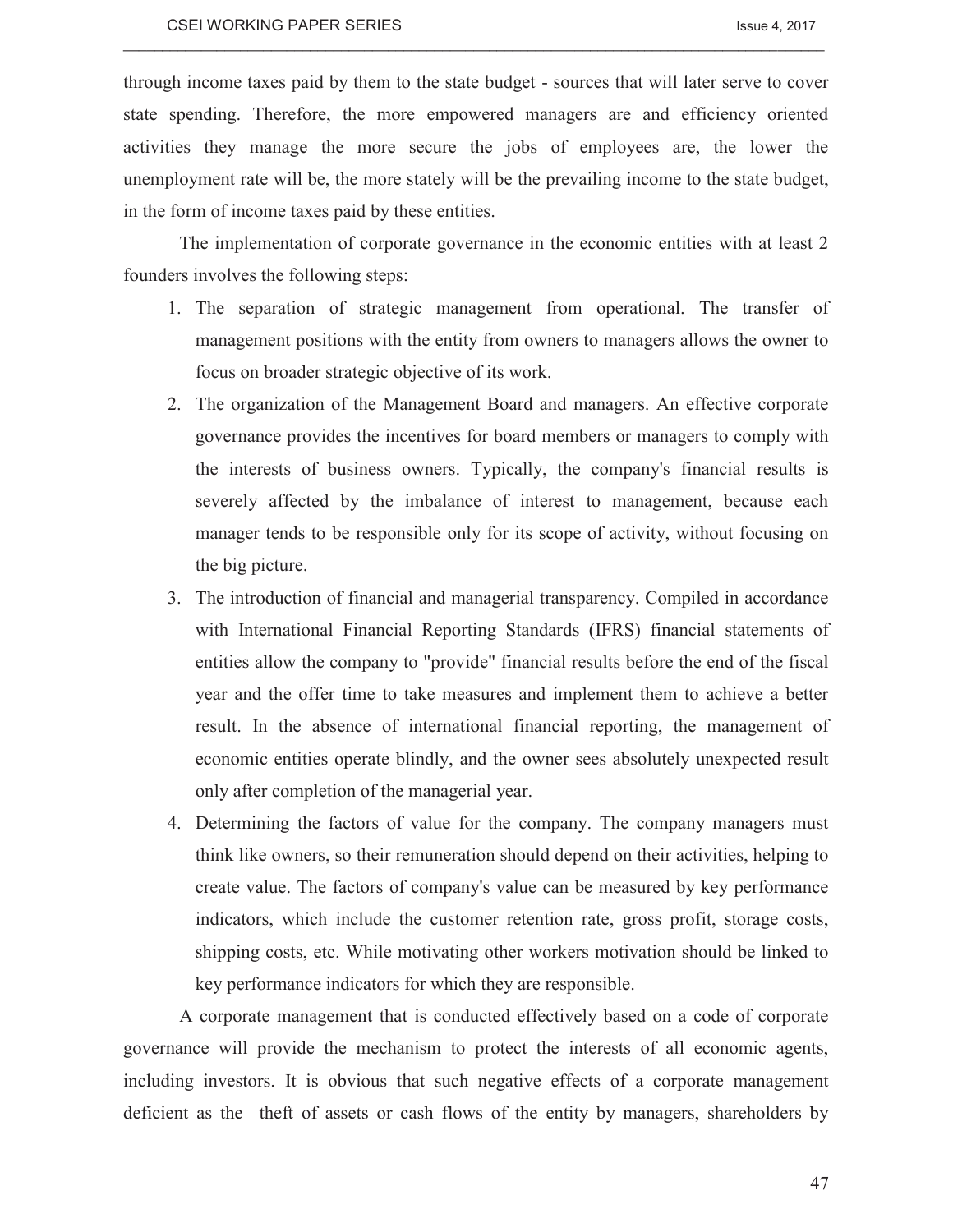entering disputed transactions, constitutes a direct violation of the rights of investors and therefore lead to decrease solvency entity.

 $\_$  , and the state of the state of the state of the state of the state of the state of the state of the state of the state of the state of the state of the state of the state of the state of the state of the state of the

A deficient corporate management generates a struggle for control between various interested subjects: current and potential shareholders, managers, staff representatives. The most often used tool in these misunderstandings is the bankruptcy. This struggle for control of the property distract managers and shareholders from operational and investment activity. All these factors generate the negative consequences for the entity's financial situation.

The imperfections of corporate management (or - instability of property rights) makes both shareholders and managers to stress less on the reputation of the company and its credit history. As a result, often there is a short-term financial policy and high risk, and sometimes even reluctance on debt repayment.

A perfect corporate management system - is a prerequisite for restructuring an entity by replacing inefficient owners and managers who have failed to achieve a profitable and financial stability. Therefore, an inefficient corporate management can lead to the situation when a financial entity is not capable of generating financial flows required to settle the debt.

According to the authors A.Shleifer and R.Vishny in companies with high concentration of capital are observed inadequate corporate governance problems, in particular the violation of the rights of minority shareholders [8, p. 995]. Often, major associations, relying on concentration of ownership, do not require the consent of minority shareholders to approve certain decisions.

Therefore, in the absence of effective mechanisms to protect the rights of members interested in the prosperity of the business (especially in cases where their share is minor), the patrimonial entity loses its ability to raise additional capital through attracting co-founders. Such limitation of financial flexibility enormously affect the solvency of the company.

The insurance to protect the interests of shareholders, corporate control system development - was the recommendation given by economists Hîncu R. and Biloacaia S. in their article "*The comparative analysis of the development of capital markets in developed and developing EU and Moldova based on indicative functional approach".* Based on EU practice, the authors consider that is mandatory for companies admitted to trading on the SEM to adopt the Code of corporate governance, or to argue, in accordance with the principle of "comply or explain" the impossibility of approval, are solutions that would ensure the development of domestic Securities Market.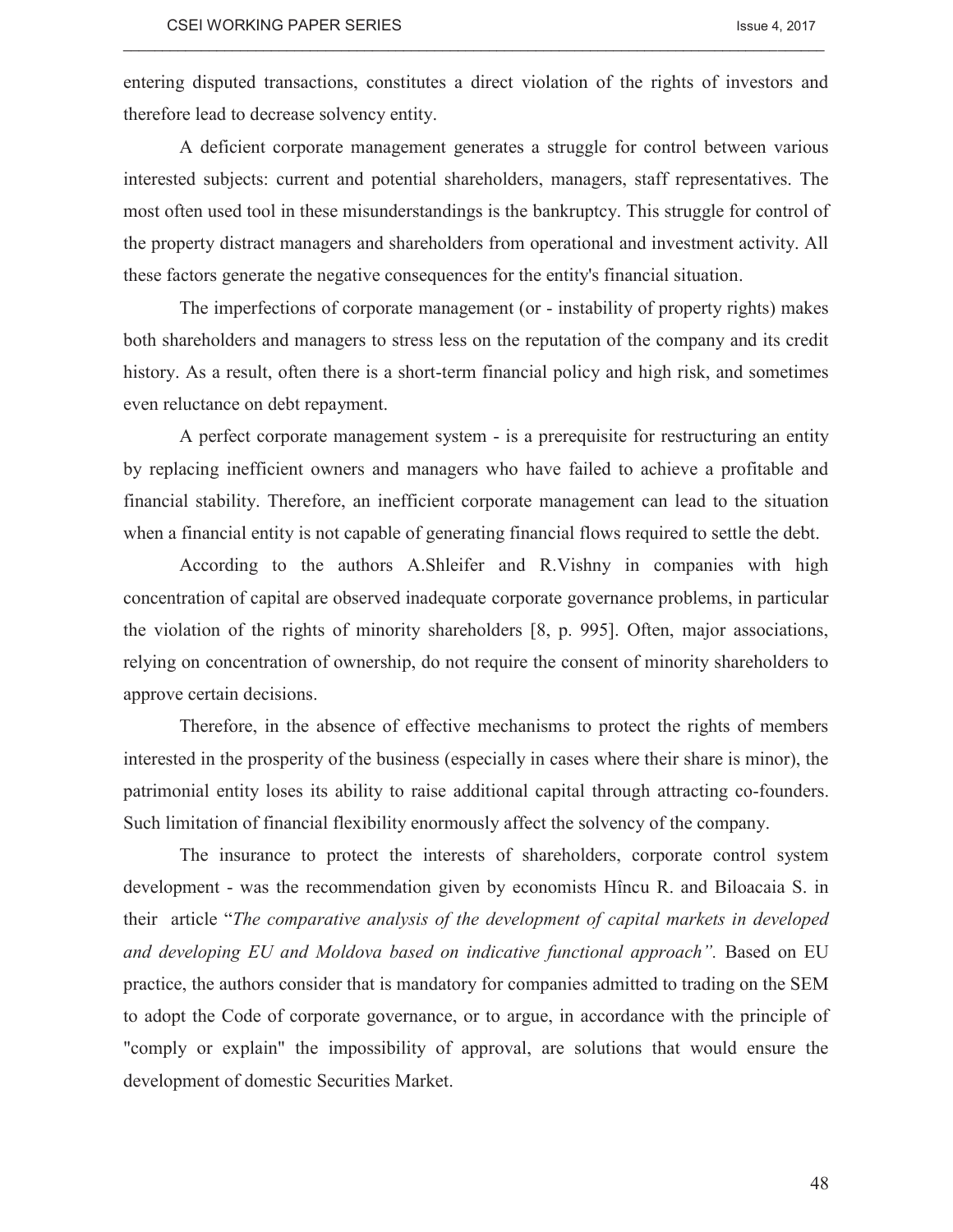The corporate management is also an important factor in making an investment decision. Therefore, according to the statistics, over 80% of investors are willing to pay more for shares of a society that is characterized by an effective corporate management compared to shares of companies with a deficient corporate management.

 $\_$  , and the state of the state of the state of the state of the state of the state of the state of the state of the state of the state of the state of the state of the state of the state of the state of the state of the

An equitable corporate management practice is a guarantee that the entity considers the interests of a wide range of stakeholders, and that the leadership of this enterprise is responsible for the work. This in turn helps to maintain investor confidence, both domestic and foreigners ones and attract more long-term investment.

The low level of corporate management practice has a negative impact on attracting investment and contribute to the emergence of national and regional problems.

Since the mid-90s investors, authorities, managers, both in countries with a developed economy and in those with economies in transition, turned their efforts towards the improvement of corporate management and the instrument used to achieve this goal was namely the development and implementing the corporate governance codes. Their objectives are to ensure the disclosure of user information necessary to assess the fair value of the performance and management practices of companies and not prescribing detailed corporate behavior.

Previously, it was noted that in Moldova the Corporate Governance Code was first adopted by the National Securities Commission Decision no. 28/6 of 01.06.2007 (published in the Official Gazette no. 86-89 of 22.06.2007) [3], followed by approval of a new corporate governance code approved by the National Commission of Financial Market Decision no. 67/10 of 24/12/2015.

#### **Conclusions**

The importance of the development and application of this Code of corporate governance in Moldova depends on a number of factors, including:

- integration into the globalization processes, which implies the need to harmonize domestic legislation with international standards
- the possibility of achieving an efficient management to develop successful business by owners;
- · the possibility of preventing possible conflicts under the Code of corporate abuses service reduction and reduce the level of corruption of persons holding responsible positions of companies;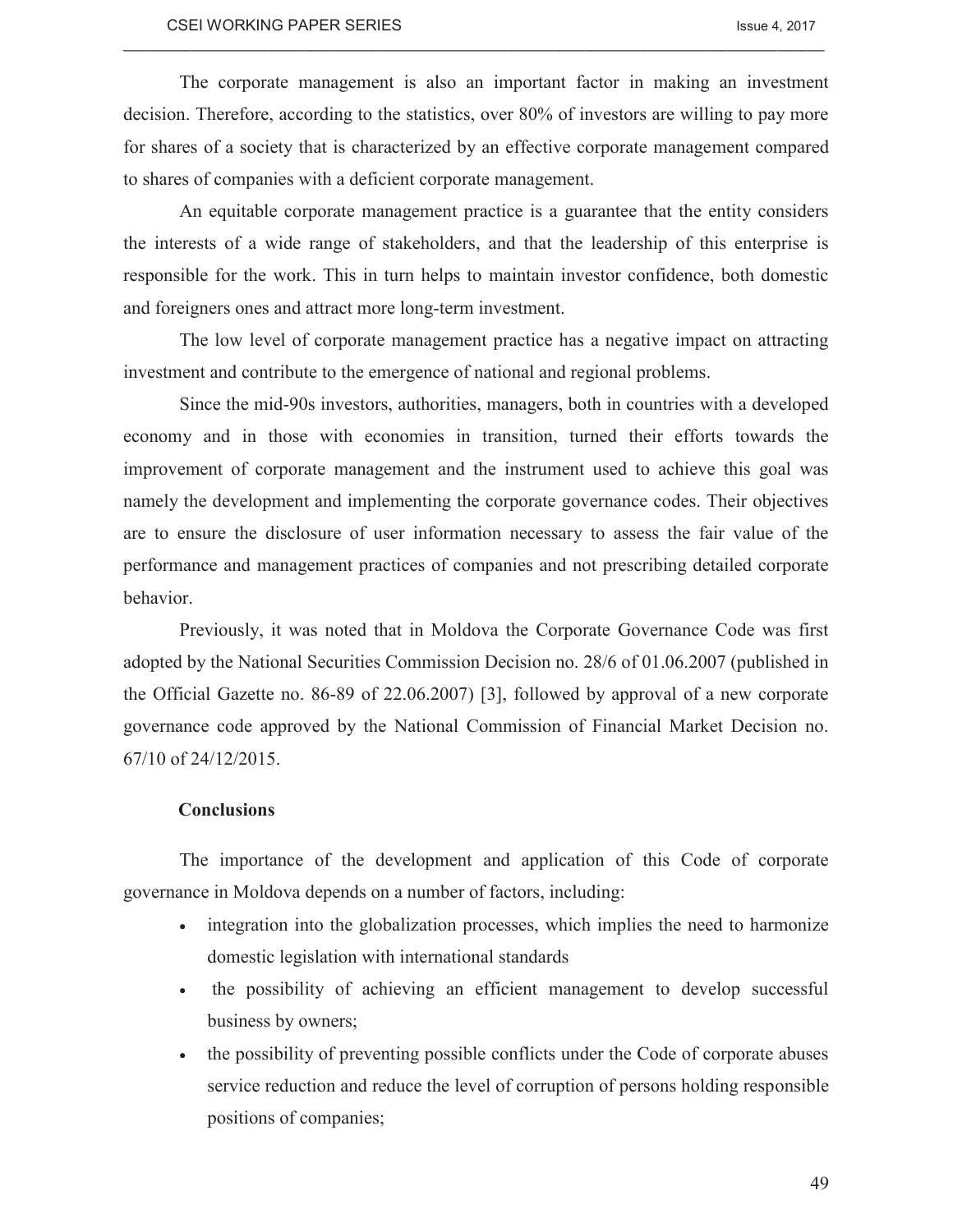• the possibility of applying conflict resolution practice corporate enterprise level up to appeal to the courts;

 $\_$  , and the state of the state of the state of the state of the state of the state of the state of the state of the state of the state of the state of the state of the state of the state of the state of the state of the

- · the possibility of promoting a positive image of enterprises across investors and partners;
- · the possibility of settling under the Code the issues that are insufficiently regulated by existing legal framework, etc.

However, in practice, firstly, the need to improve the normative and legislative acts in force and the continued expansion of the legal framework, developing standards and regulations of the aspects of the management system Corporate hitherto they were not met.

Another problem, more important, is to ensure the most effective implementation and enforcement of normative and legislative acts in force. Therefore, the level of corporate governance in the country will depend largely on the level of applicability of the legal framework.

Particular attention should be paid to the increasing level of business culture in Moldova.

Thus, for improving the system of corporate management is need a push from the outside by applying in business sectors ideas and principles developed and used in countries that have stable and efficient mechanisms.

In order to improve corporate management, both organizations and national and international institutions, are organizing round tables (with the theme - Corporate Management) provides various projects to enhance the quality of corporate management, through these are:

- The Organisation for Economic Co-operation and Development has initiated the organization of several round tables;
- The European Bank for Reconstruction and Development (EBRD provides project financing for banks, industrial and commercial enterprises, addressing both new initiatives and existing companies; also works with public sector companies to support their privatization, restructuring and improving the municipal services or utilities);
- The National Commission of Financial Market (autonomous authority of the central government, responsible to Parliament, which authorizes and regulates the activity of financial market participants and supervise their legal compliance), etc.

However, it is very important that these measure to be supported by efforts of economic entities (managers, investors, and other interest groups).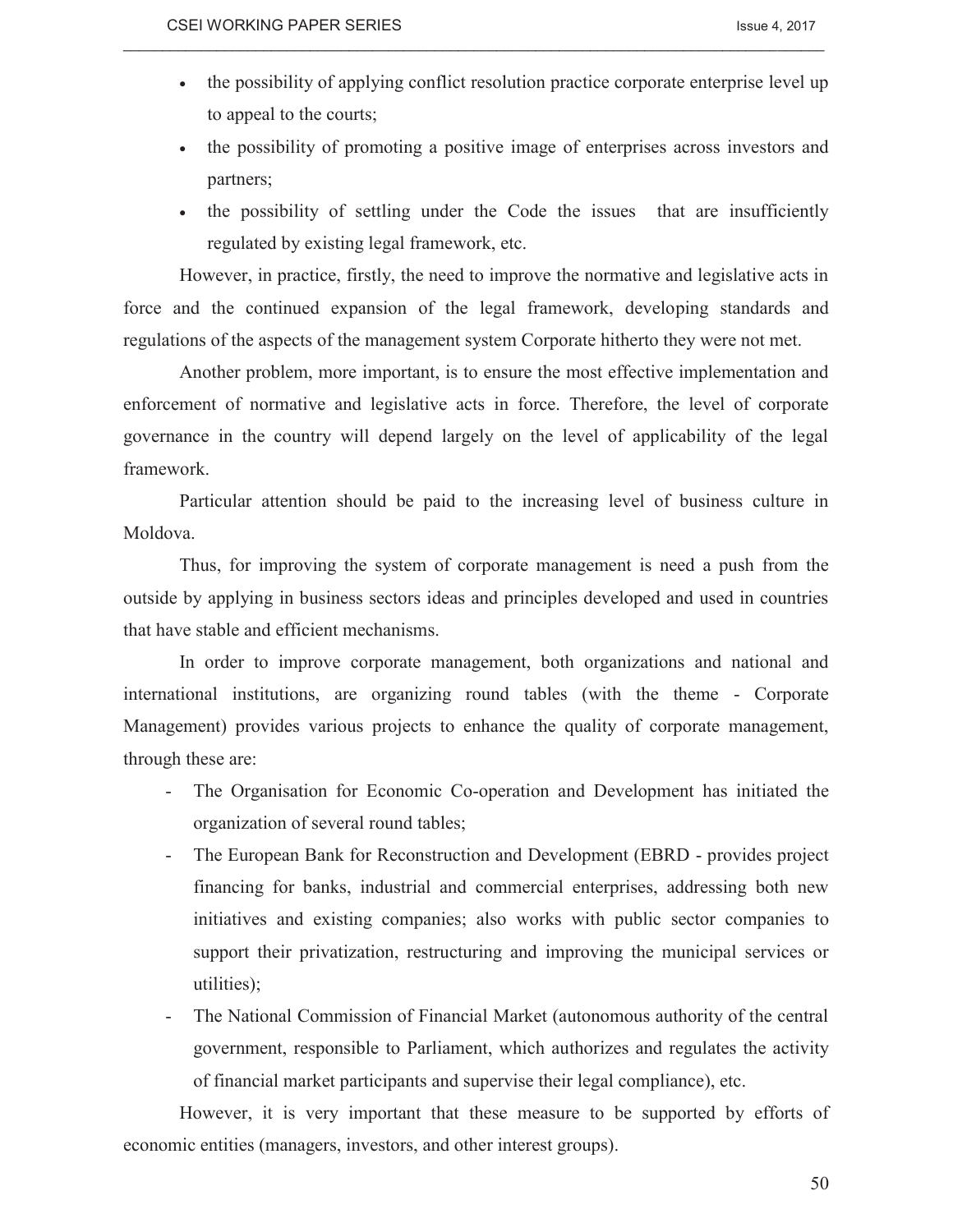A perfect and efficient corporate management will ensure:

The protection of the rights of all shareholders (including foreign ones) by providing access to information and its transparency;

 $\_$  , and the state of the state of the state of the state of the state of the state of the state of the state of the state of the state of the state of the state of the state of the state of the state of the state of the

- To streamline the processes to improve financial indicators of entities, enhancing export volume and profits
- Increasing the credibility of entities to foreign investors that will stimulate the flow of financial resources in the national economy;
- Strengthen the skills and professionalism of employees of entities;
- Cultivating a culture of ethics and corporate governance.

Therefor the measures taken to improve the corporate management must become part of the strategy of development of society. And for this it is necessary the active participation in the program all participants to the market. Otherwise, all actions will be limited to the adoption of declarations, projects that have little in common with corporate business environment.

#### **References**

- Biroul Naţional de Statistică (2015). Rezultatele anchetei structurale în întreprinderi. Available online: http://www.statistica.md/public/files/publicatii electronice/Rezult anch struct/ASA 2015.pdf (Retreived on June 14, 2016).
- Comisia Naţională a Pieţei Financiare (2015). Hotărârea privind aprobarea Codului de guvernanţă corporativă, No. 67/10. In: *Official Gazette of the Republic of Moldova*, No. 49-54, dated 04.03.2016.
- Comisia Naţională a valorilor mobiliare (2007). Hotărîrea Comisiei privind aprobarea Codului de guvernare corporativă, No. 28/6. In: *Official Gazette of the Republic of Moldova*, No. 86-89, dated 22.06.2007.
- Parlamentul Republicii Moldova (2007). Legea contabilităţii, No. 113. In: *Official Gazette of the Republic of Moldova*, No. 27-34, dated 07.02.2014.
- Pînzari, S., Spinei, I. (2004). Administrarea corporativă premisă a transparenţei şi prevenirii corupției. Chișinău: Transparency International – Moldova.
- Platon, L. (2012). Guvernarea corporativă, o necunoscută pentru firmele moldoveneşti. In: Capital Market, no. 45 (465), dated 14.11.2012. Available online: